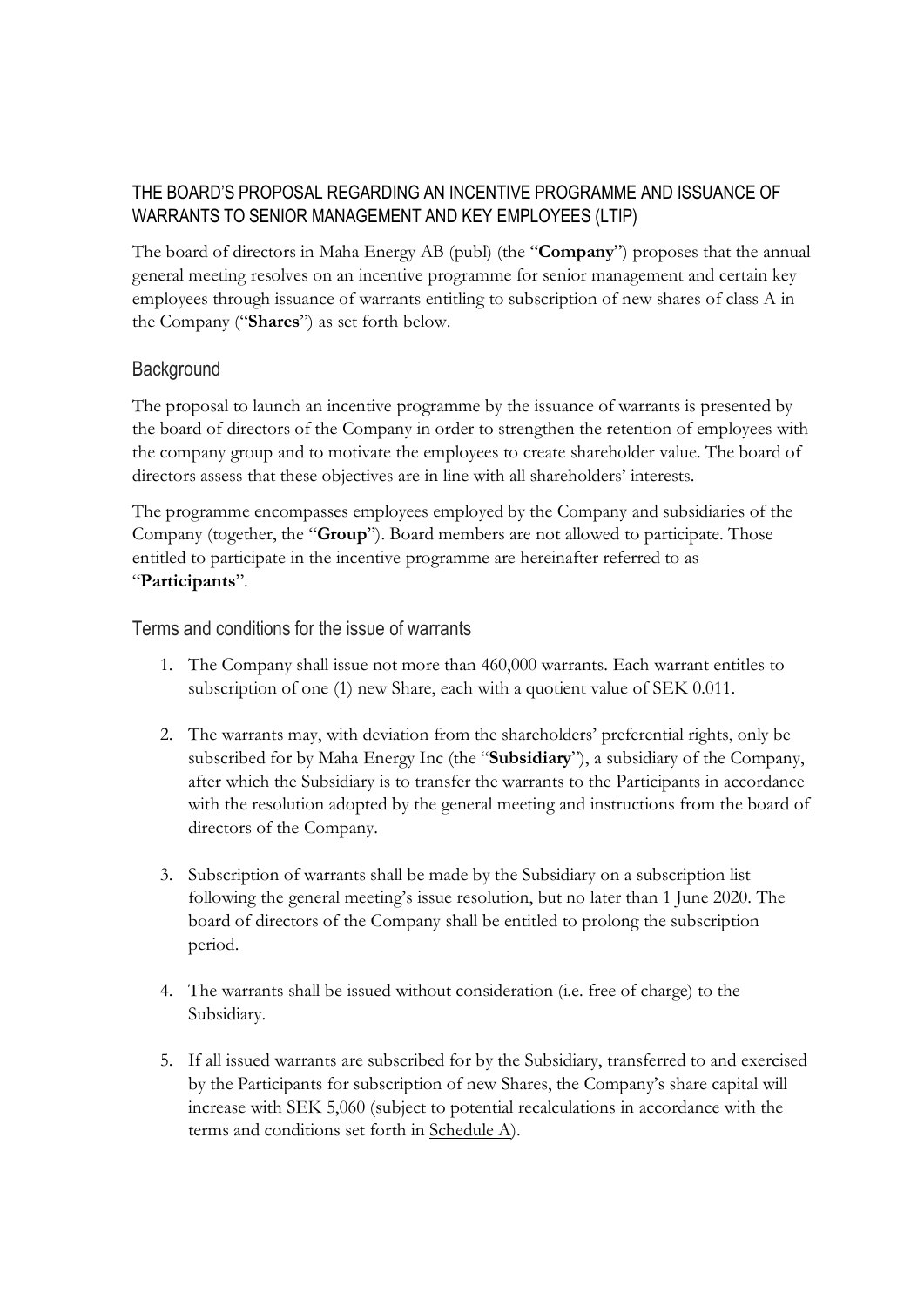- 6. The warrants may be exercised for subscription of new Shares during the period from and including 1 June 2023 until and including 29 February 2024. Warrants that have not been exercised for subscription of new Shares by 29 February 2024 shall lapse.
- 7. Each warrant shall entitle the warrant holder to subscribe for one new Share in the Company at a subscription price per Share (the "**Exercise Price**") corresponding to 100% of the volume weighted average last closing price for the Company's share on Nasdaq First North Growth Market during the period from and including 20 May 2020 until and including 27 May 2020. The Exercise Price thus calculated shall be rounded off to the nearest whole SEK 0.10, whereupon SEK 0.5 shall be rounded upwards. The Exercise Price may never be below the quotient value of the shares.
- 8. The warrants are subject to customary recalculation conditions, set forth in Schedule A.

Allocation principles to be applied in relation to Participants

Warrants subscribed for by the Subsidiary shall be transferred to the Participants in accordance with instructions from the board of directors of the Company and the principles set forth below.

The transfers of warrants from the Subsidiary to the Participants are to be made without consideration (i.e. free of charge).

The Participants' right to receive warrants shall be differentiated based on position, responsibility and work performance in the Group and the maximum allocation of warrants for each Participant is set forth in the following schedule:

| Participant                            | Country                        | Maximum no. of<br>allocated warrants |
|----------------------------------------|--------------------------------|--------------------------------------|
| VP Operations                          | Canada                         | 175,000                              |
| VP Exploration & Production            | Canada                         | 30,000                               |
| <b>CFO</b>                             | Canada                         | 30,000                               |
| Other key employees<br>(maximum of 15) | USA, Brazil, Canada,<br>Sweden | 225,000                              |
| Total:                                 |                                | 460,000                              |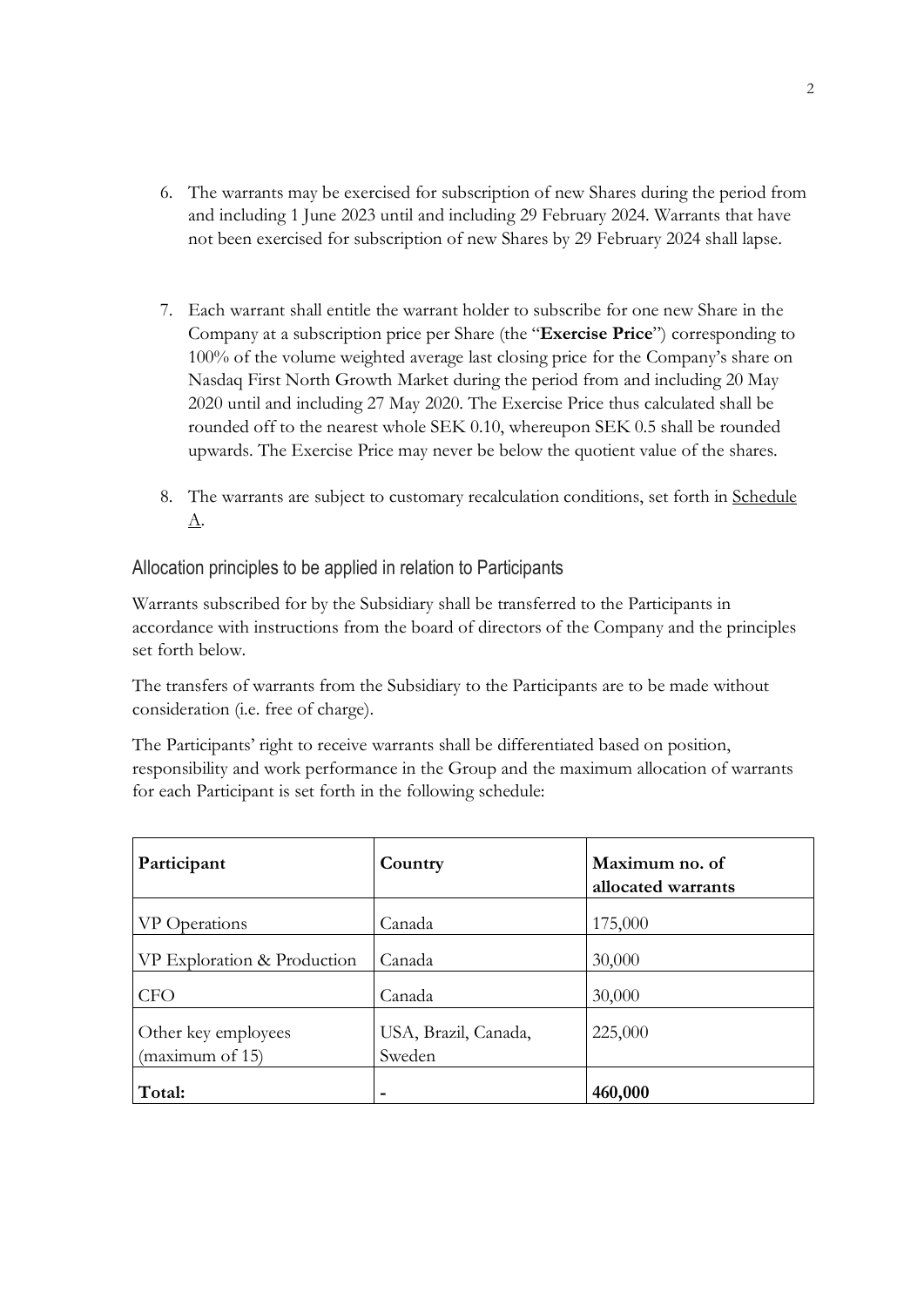Allocated warrants may be exercised for subscription of new Shares in the Company during the period from and including 1 June 2023 until and including 29 February 2024. Subscription of new Shares may however not take place during so-called closed periods according to the EU Market Abuse Regulation, or otherwise in breach of relevant insider rules and regulations (including the Company's internal guidelines in this respect).

### Warrant agreement

All warrants will be governed by warrant agreements to be entered into between each Participant and the Subsidiary in connection with the transfer of warrants from the Subsidiary. The warrant agreement will include certain transfer restrictions and other terms and conditions customary for such agreements.

### Reasons for the deviation from the shareholders' preferential rights

The reasons for the deviation from the shareholders' preferential rights is that the Company wishes to offer warrants to employees of the Group in order to strengthen the retention of employees and to motivate them to contribute to the creation of shareholder value.

### Dilution, costs, etc.

Upon full subscription, transfer and exercise of all 460,000 issued warrants; a total of 460,000 new Shares will be issued in the Company (subject to potential recalculations in accordance with the terms and conditions set forth in Schedule A). This would lead to a dilution corresponding to approx. 0.5 per cent of the total share capital and number of votes in the Company (based on the share capital and number of shares in the Company registered as of the date of this proposal and calculated as the maximum amount of share capital and number of shares that may be issued, divided by the total share capital and the total number of shares in the Company after the proposed warrants to be issued have been exercised).

The incentive programme is expected to have a marginal effect on the Company's earnings per share. A preliminary estimate of the market value of the warrants is SEK 3.63 per warrant for the call period (as at 22 April 2020), assuming an underlying market value and exercise price of SEK 8.15 per share (as at 22 April 2020). The Black Scholes valuation model has been used for valuing the warrants and assumes a risk free interest of -0.27 percent and a volatility of 61.5 percent.

Costs related to the issuance of warrants under the incentive programme will be accounted for in accordance with IFRS 2 and recognized as an expense in the income statement during the vesting period. The preliminary estimate of total cost to be recorded during the term of the programme is SEK 1,670,628. Ongoing administration costs and other costs of the programme are minimal.

### Outstanding incentive programmes

In addition, 2,000,000 warrants are outstanding under three (3) long term incentive program for employees and senior management of the Group, of which the first program comprises of